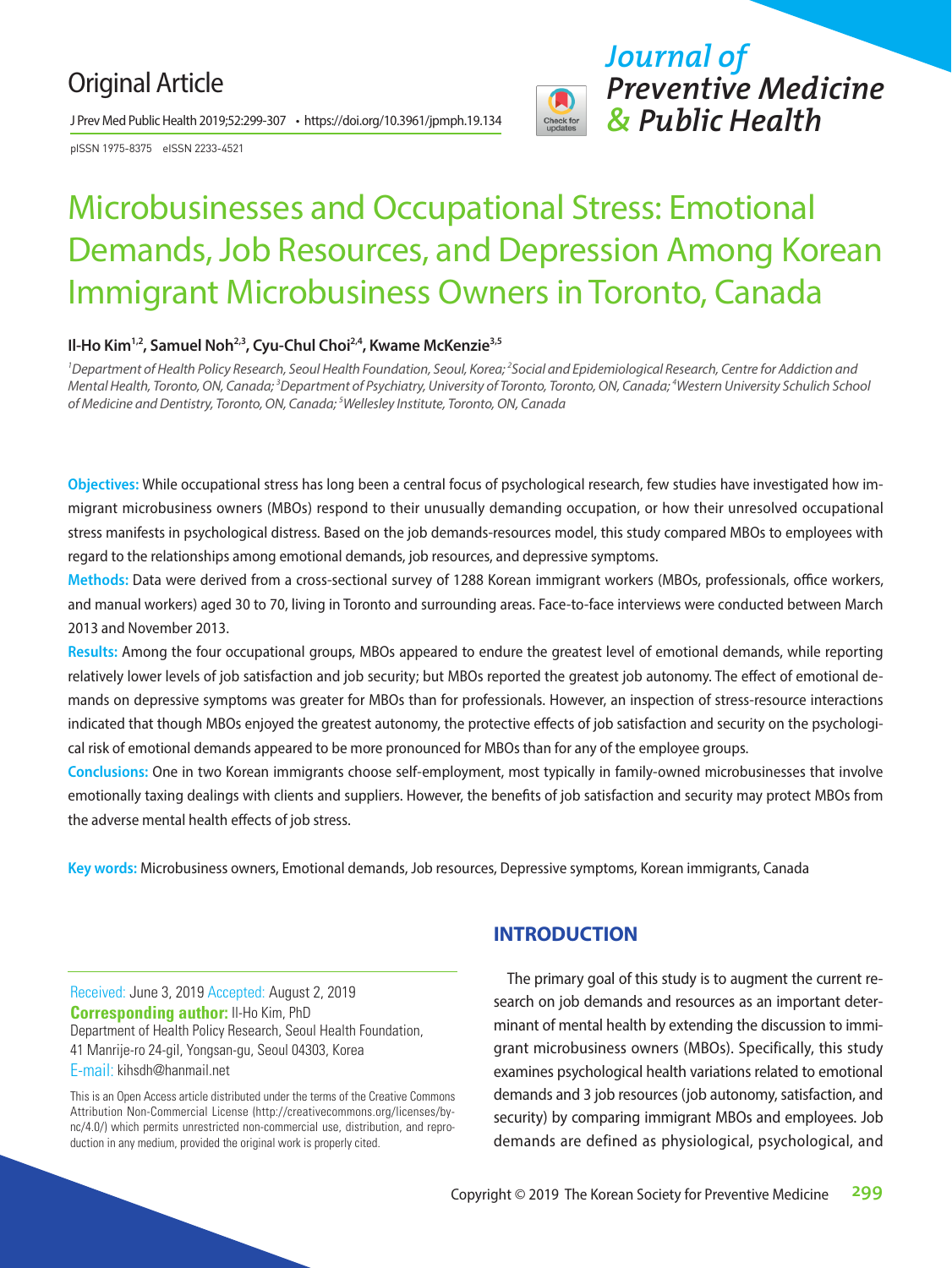emotional aspects of a job that require workers' skills and continuous effort [1]. In particular, occupational stress theory posits that emotional demands are significantly harmful to workers' mental health, engendering conditions such as emotional exhaustion, burnout, and depression [2,3]. In fact, a large volume of empirical research has documented links between emotional demands and psychological problems among diverse employees, including managers, doctors, police officers, and home care workers [4-6]. In contrast to the growing knowledge on the harmful effects of emotional demands on employees, the evidence regarding immigrant MBOs is very limited. As frontline service workers, immigrant MBOs may be more vulnerable than immigrant employees to the health effects of emotional burdens [7]. They are mostly engaged in low-yield businesses with long work hours requiring a great deal of emotional regulation in daily interactions with customers [8,9]. Current research further suggests that the burden of emotional labour is not limited to the service sector [10].

Subsequent research has continued to support the job demands-resources (JD-R) model, according to which occupational resources such as job autonomy, job satisfaction, and job security may ultimately alleviate the psychological toll of occupational stress and improve workers' well-being [5,11]. In other words, high emotional demands and low job resources can exacerbate stress-induced psychological strain [12]. Accumulating evidence also suggests that results may differ across occupations and individual workers according to the level of occupational resources and the psychological meaning of resources [13,14]. Despite these arguments, occupational stress research has rarely examined the emotional demand-health link based on job resources among immigrant MBOs. In addition, employees with high levels of job resources are more inclined to deal successfully with highly demanding work conditions; however, it is still unknown whether the JD-R model also applies to immigrant MBOs. Being a business owner and working as one's own boss may generate psychological benefits related to having greater flexibility and autonomy than employees [15]. In the present study, we assessed job resources at the level of job autonomy, job satisfaction, and job security, since the typical measures of job resources such as social support from colleagues or supervisors are not applicable in a microbusiness setting [1]. This study is the first to investigate the interactive processes of emotional demands and occupational resources among immigrant MBOs in comparison to employees.

#### **METHODS**

Data for this study were obtained from the 2013 Ontario Korean Business Occupational Stress Study (OKBOSS), a crosssectional survey of first-generation Korean immigrant workers aged 30 to 70 living in the Greater Toronto Area and surrounding regions. The respondents were all foreign-born permanent residents or naturalized citizens of Canada who had been working in Canada for more than 2 years. After obtaining written consent from each of the total 1288 participants, face-toface interviews were carried out from March 2013 to November 2013. Since Korean immigrant business owners in Ontario are a hard-to-reach population for research, quota sampling was applied as the most viable method of data collection. The Ontario Korean Businessmen's Association directory was used to recruit MBOs. To increase representativeness, the MBO sample matched the employee sample in terms of age (30-70 years), sex, occupational groups, and regional distribution. Steps were taken to ensure that only 1 respondent per household and only 1 respondent per business was interviewed. Similarly, for employees, participation was restricted to only 1 worker per workplace for companies with fewer than 50 employees, and 2 workers per workplace for companies with 50 employees or more. The final sample included 550 MBOs, 258 professionals, 223 office workers (non-manual), and 257 skilled/unskilled (manual) workers. Approximately 50% of the participants were from the Greater Toronto Area, while the remaining 50% were from other regions of Southern Ontario, including the Hamilton-Niagara region and Owen Sound.

#### **Measurements**

#### *Depressive symptoms*

The Center for Epidemiologic Studies Depression (CES-D) scale was utilized to evaluate depressive symptoms experienced by participants. The CES-D, originally a 20-item scale designed by the National Institute of Mental Health, measures 4 domains of depressive symptomatology: depressive mood, somatic symptoms, social withdrawal, and positive affect. However, several empirical studies revealed a cultural response bias for the positive affect items (i.e., happy, high selfesteem, hopeful, and joy in life) among certain Asian groups; therefore, for this study, the 4 positive items were eliminated. Each answer was rated on a 4-point Likert scale, ranging from 0 for rarely or none of the time (less than 1 day) to 3 for most or all of the time (5 days to 7 days a week). The overall scores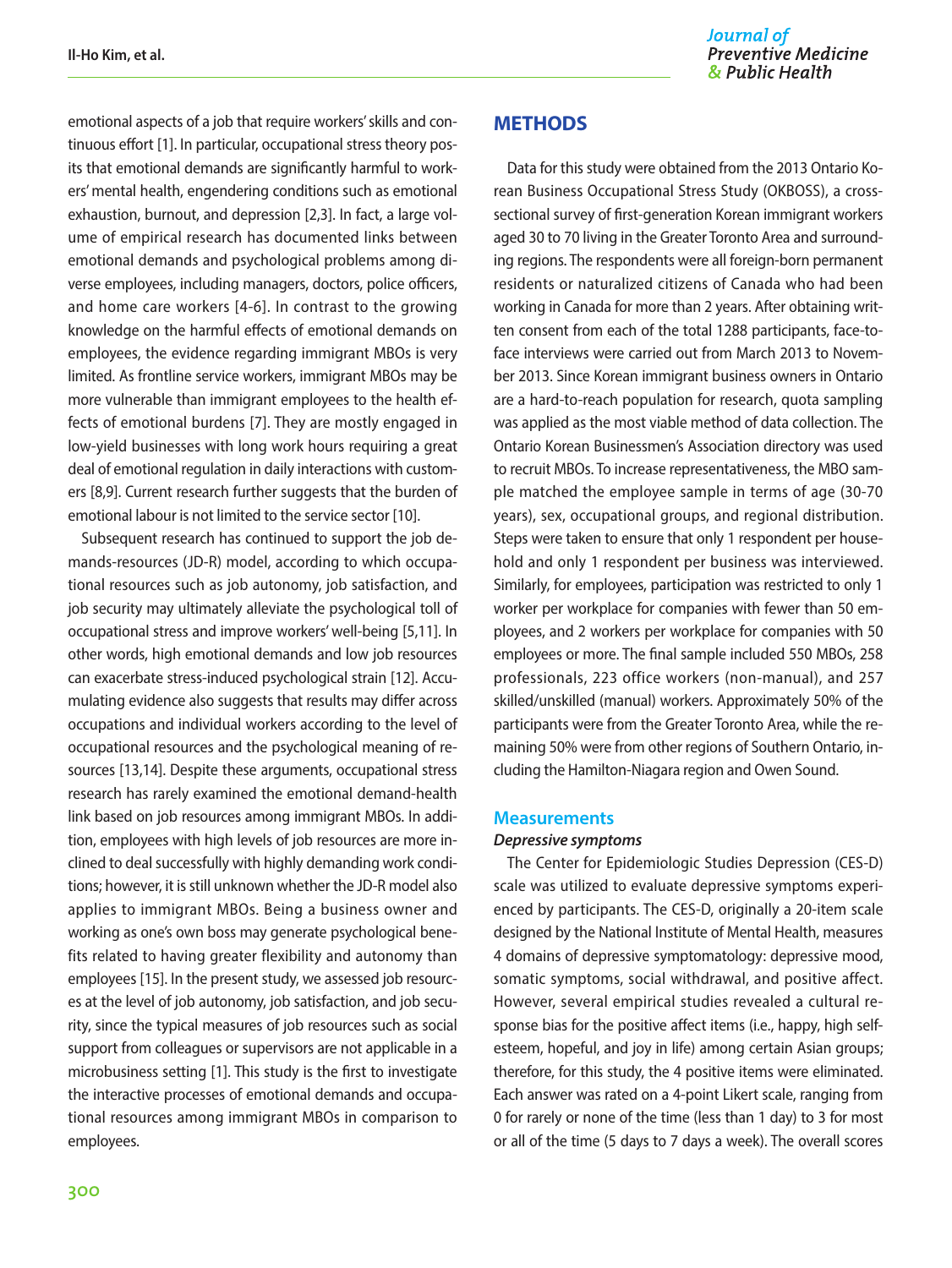ranged from 0 to 48, with a higher score indicating greater depressive symptoms. The 16-item CES-D scale had very good internal consistency, with a Cronbach's alpha of 0.926.

#### *Emotional demands*

A 10-item emotional demand scale obtained from the previous literature was used to measure emotional demands [6,7]. The scale consisted of 4 aspects of emotional demands: the need to show positive or negative emotions (3 items), emotional sympathy (3 items), demand for sensitivity (3 items), and emotional suppression (2 items). Responses were selected on a 5-point Likert scale (never, rarely, sometimes, often, and always). We validated the unidimensional factor structure found in the entire sample and each occupational group, ensuring that the scale provided a short, valid measurement of emotional demands across the 4 occupational groups. The overall internal reliability was 0.883, while for the various occupational groups, internal reliability ranged from 0.825 in the MBO group to 0.908 in the non-manual group.

#### *Occupational resources*

Occupational resources were measured by the following 3 commonly used scales: job authority, job satisfaction, and job security. The job autonomy scale consisted of 4 items: task control, decision-making responsibility, decision freedom, and work schedule flexibility. Each of the resource items was rated on a 4-point scale, ranging from 0 for "strongly disagree" to 3 for "strongly agree." The total summed scores of job autonomy ranged from 0 to 12. The internal reliability was 0.74.

Job satisfaction was measured by the Overall Job Satisfaction Scale of the Michigan Organizational Assessment Scale [16]. The 4 items measured fulfillment from work, willingness to choose the same job again, the job's meaningfulness, and future prospects. This scale was found to be reliable across a variety of occupational groups ( $\alpha$ =0.826). In our study, perceived job security was measured with 2 questions related to the past and present maintenance of steady employment ( $\alpha$ =0.426).

#### *Main independent variable and potential covariates*

Participants were divided into 4 occupational groups based on the International Standard Classification of Occupations. The professional group (reference) consisted of occupations including managers, accountants, engineers, nurses, dentists, teachers, and professors. The non-manual group was composed of jobs such as accounting assistants, clerical workers,

operators, paralegals, and technicians. The manual group (skilled/unskilled) included auto-shop mechanics, repairers, drivers, home care workers, security officers, and manual labourers. MBOs operated businesses such as convenience stores, dry cleaners, restaurants, flower shops, hair or nail salons, shoe repair shops, and clothing stores.

Potential covariates included demographic factors, socioeconomic status, and years since immigration. Chronological age (30-70 years) and years since immigration were analysed as continuous variables. Marital status was collapsed into 2 groups, with currently married as the reference group and all others as the risk category. Pre-migration education attainment was divided into "completed high school or less" and "completed more than high school (reference)." Post-migration education was classified into "no" and "yes (reference)." Household income earned from all sources was analysed in terms of 8 income categories ranging from under US\$20 000 to US\$200 000 or more. Participants were divided into 3 groups based on annual household income: under US\$40 000, US\$40 000 to US\$79 999, and US\$80 000 or more (reference).

Occupational difficulties were measured by 2 variables: language barriers and working hours. To assess language barriers, participants were asked how often problems with English caused them to experience difficulties at work in the following situations: (1) completing tasks, (2) negotiating or interacting with others, (3) dealing with official documents, and (4) getting fair treatment from others (landlords, sales clerks, etc.). The summed scores ranged from 0 to 15, with a higher score indicating greater language difficulties. The internal reliability was 0.899. Working hours were measured as a continuous variable based on the average number of hours worked per week at the respondent's current job (20 hours or more).

#### **Statistical Analysis**

We took a 2-step analytical approach. First, using the chisquare test and analysis of variance, descriptive statistics were obtained to estimate the diverse characteristics of MBOs and employees (professionals, and non-manual and manual workers). Second, through multiple regression analyses, we tested a number of hypotheses derived from the occupational stress model and JD-R model for immigrant MBOs and employees. This test allowed us to evaluate whether the interaction terms produced significant differences among the occupational groups. All analyses were performed SAS version 9.4 (SAS Institute Inc., Cary, NC, USA).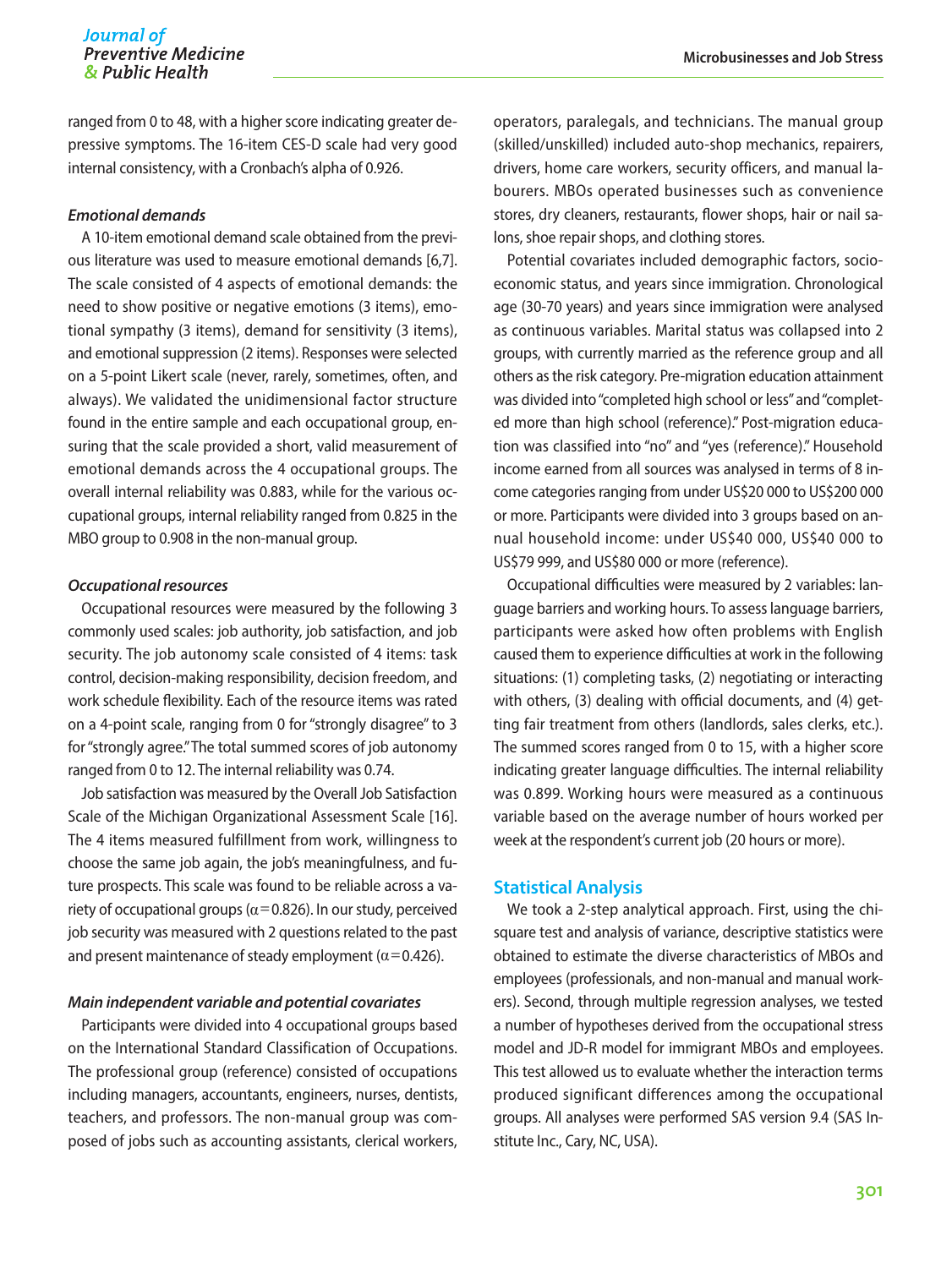#### Journal of **Preventive Medicine** & Public Health

## **Ethics Statement**

This study was approved by the Office of Research Ethics at the Centre for Addition and Mental Health (protocol #119).

## **RESULTS**

Table 1 shows the descriptive characteristics of the study sample of immigrant MBOs and employees. Each occupational group of immigrants made up approximately 20% of the total sample, except the MBO group (42.7%). The sample consisted of similar proportions of males (51.3%) and females (48.7%). Approximately 87.7% of participants were married, whereas only 12.3% were never married or previously married. More than three-quarters of MBOs had a college or higher degree in their pre-migration education, but only 13.1% of them had earned post-migration educational certificates. In contrast, 62.4% of professionals, 56.9% of non-manual workers and 22.1% of manual workers had earned post-migration educational certificates in Canada. Approximately 29.6% of MBOs and 41.6% of manual workers reported annual household earnings of under US\$40 000, while only 8.5% of professionals and 18.4% of non-manual workers earned under US\$40 000.

The mean age of participants was 49.7 years, and their mean length of residence in Canada was 16.3 years. Compared to other occupational groups, the MBO group was significantly older (53.6 years old) with longer terms of residence (17.2 years) in Canada.

MBOs worked the longest hours (58.8 hours per week), while other occupational groups worked an average of 40 hours per week. The overall mean score for emotional de-

#### **Table 1.** Socio-demographic characteristics according to occupational group

| <b>Characteristics</b>         | <b>Total</b>      | <b>Microbusiness</b><br>owners | <b>Professionals</b> | <b>Non-manual</b><br>workers | <b>Manual workers</b> | <i>p</i> -value |
|--------------------------------|-------------------|--------------------------------|----------------------|------------------------------|-----------------------|-----------------|
| Total                          | 1288 (100)        | 550 (42.7)                     | 258 (20.0)           | 223 (17.3)                   | 257 (20.0)            |                 |
| Sex                            |                   |                                |                      |                              |                       | 0.001           |
| Male                           | 661 (51.3)        | 293 (53.3)                     | 146 (56.6)           | 111 (49.8)                   | 111(43.2)             |                 |
| Female                         | 627 (48.7)        | 257 (46.7)                     | 112 (43.4)           | 112 (50.2)                   | 146 (56.8)            |                 |
| Marital status                 |                   |                                |                      |                              |                       | 0.069           |
| Married                        | 1129 (87.7)       | 525(95.5)                      | 208 (81.0)           | 183 (82.1)                   | 212 (82.5)            |                 |
| Not married                    | 159 (12.3)        | 25(4.5)                        | 49 (19.0)            | 40 (17.9)                    | 45 (17.5)             |                 |
| Pre-migration education        |                   |                                |                      |                              |                       | 0.673           |
| High school or less            | 350 (27.2)        | 130(23.6)                      | 77 (29.8)            | 72 (32.3)                    | 71(27.6)              |                 |
| College or more                | 938 (72.8)        | 420 (76.4)                     | 181 (70.2)           | 151 (67.7)                   | 186 (72.4)            |                 |
| Post-migration education       |                   |                                |                      |                              |                       | < 0.001         |
| N <sub>0</sub>                 | 871 (67.6)        | 478 (86.9)                     | 97(37.6)             | 96 (43.1)                    | 200 (77.9)            |                 |
| Yes                            | 417 (32.4)        | 72(13.1)                       | 161 (62.4)           | 127 (56.9)                   | 57(22.1)              |                 |
| Annual household income (US\$) |                   |                                |                      |                              |                       | < 0.001         |
| $<$ 40 000                     | 333 (25.8)        | 163 (29.6)                     | 22(8.5)              | 41(18.4)                     | 107(41.6)             |                 |
| 40 000-79 999                  | 560 (43.5)        | 267 (48.6)                     | 74 (28.7)            | 99 (44.4)                    | 120 (46.7)            |                 |
| $\geq 80000$                   | 395 (30.7)        | 120(21.8)                      | 162 (62.8)           | 83 (37.2)                    | 30(11.7)              |                 |
| Age                            | $49.72 \pm 8.96$  | $53.59 \pm 7.28$               | $45.62 \pm 8.56$     | $44.64 \pm 8.82$             | $49.95 \pm 8.80$      | < 0.001         |
| Years since immigration        | $16.30 \pm 8.86$  | $17.16 \pm 8.75$               | $16.56 \pm 9.56$     | $15.94 \pm 8.44$             | $14.80 \pm 8.55$      | 0.005           |
| Working hours                  | $48.29 \pm 15.03$ | $58.76 \pm 16.09$              | $40.87 \pm 6.60$     | $39.25 \pm 5.43$             | $41.15 \pm 9.84$      | < 0.001         |
| Language barriers              | $4.72 \pm 3.69$   | $5.59 \pm 3.67$                | $3.16 \pm 3.18$      | $3.39 \pm 3.15$              | $5.60 \pm 3.72$       | < 0.001         |
| <b>Emotional demands</b>       | $18.08 \pm 5.83$  | $19.69 \pm 4.40$               | $16.40 \pm 6.74$     | $16.52 \pm 6.63$             | $17.67 \pm 5.92$      | < 0.001         |
| Job autonomy                   | $7.68 \pm 2.50$   | $8.82 \pm 2.05$                | $8.08 \pm 2.13$      | $6.73 \pm 2.10$              | $5.66 \pm 2.47$       | < 0.001         |
| Job security                   | $4.22 \pm 1.15$   | $4.28 \pm 0.97$                | $4.58 \pm 1.13$      | $4.25 \pm 1.20$              | $3.71 \pm 1.31$       | < 0.001         |
| Job satisfaction               | $6.14 \pm 2.62$   | $5.40 \pm 2.41$                | $8.11 \pm 1.90$      | $7.06 \pm 2.20$              | $4.94 \pm 2.66$       | < 0.001         |
| Depression                     | $6.19 \pm 7.13$   | $6.37 \pm 7.35$                | $5.07 \pm 5.71$      | $5.65 \pm 6.51$              | $7.38 \pm 8.21$       | 0.002           |
| Sleep deprivation              | $12.77 \pm 4.36$  | $13.04 \pm 4.50$               | $12.07 \pm 4.02$     | $12.33 \pm 4.45$             | $13.30 \pm 4.22$      | 0.002           |

Values are presented as number (%) or mean  $\pm$  standard deviation.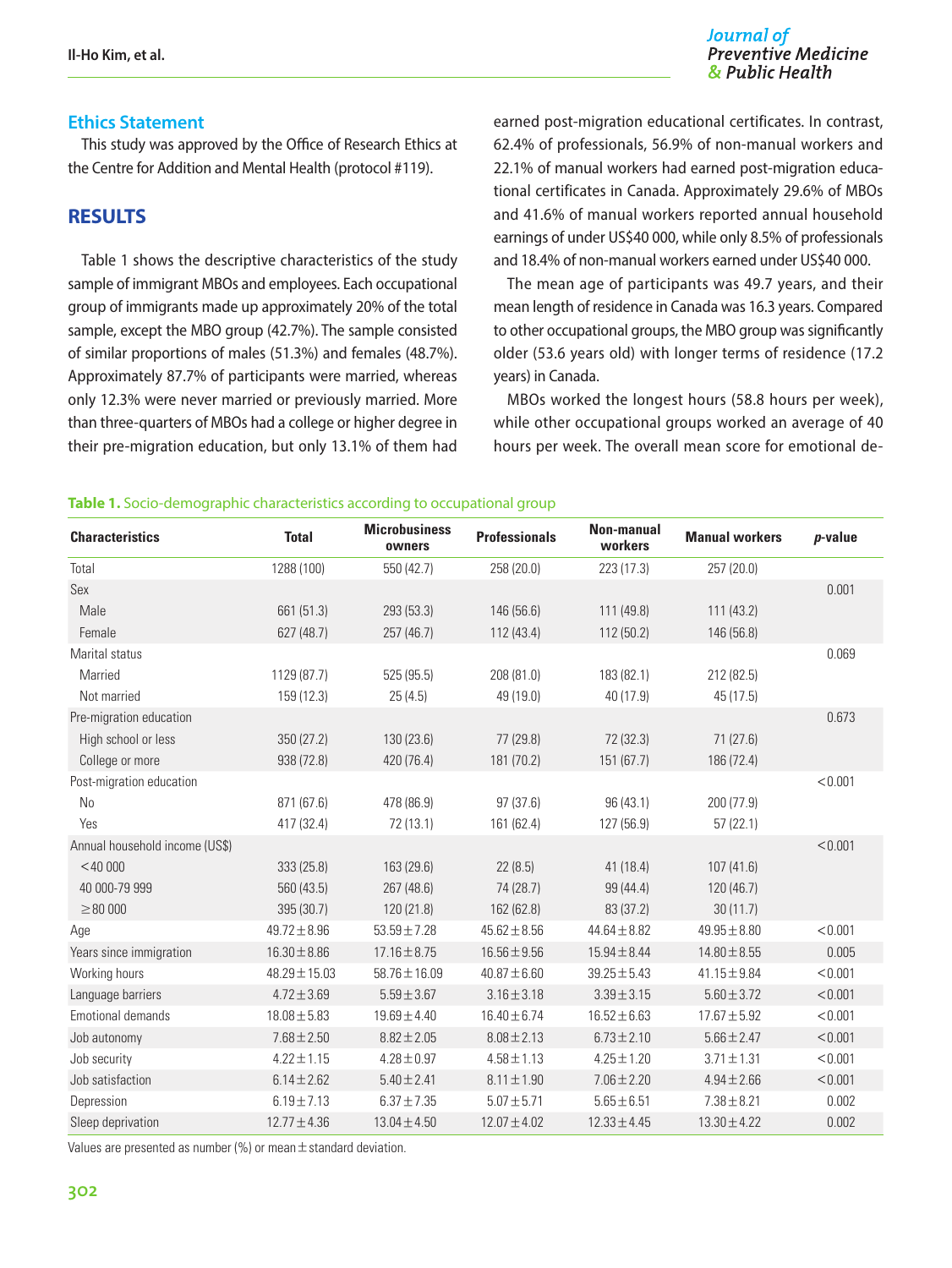mands was 18.1, and MBOs were the most likely to face emotional demands (mean, 19.7). MBOs had the highest level of job autonomy and a modest level of job security, but a lower level of job satisfaction than other occupational groups. The mean depression score for Korean immigrant workers was 6.2, and MBOs and manual workers reported higher levels of depressive symptoms (mean, 6.4 and 7.4, respectively) than professionals and non-manual workers.

Table 2 presents the main effects of emotional demands

| Table 2. Associations between emotional demands and de- |  |  |  |
|---------------------------------------------------------|--|--|--|
| pression according to occupational group                |  |  |  |

| <b>Variables</b>             | <b>Model 1</b> | <b>Model 2</b> | <b>Model 3</b> | Model 4    |  |
|------------------------------|----------------|----------------|----------------|------------|--|
| Intercept                    | $3.834*$       | 4.870*         | $4.315*$       | 1.783      |  |
| Age                          | $-0.046$       | $-0.037$       | $-0.033$       | $-0.063*$  |  |
| Sex                          |                |                |                |            |  |
| Male                         | Reference      |                |                |            |  |
| Female                       | $0.877*$       | 0.142          | 0.269          | 0.367      |  |
| Marital status               |                |                |                |            |  |
| Married                      | Reference      |                |                |            |  |
| Not married                  | $2.804***$     | $2.774***$     | $2.753***$     | $2.857***$ |  |
| Occupation                   |                |                |                |            |  |
| Microbusiness owners         | 0.890          | $-0.059$       | $-0.085$       | -0.767     |  |
| Professionals                | Reference      |                |                |            |  |
| Non-manual workers           | 0.077          | 0.263          | 0.282          | 0.351      |  |
| Manual workers               | 1.183          | 0.951          | 1.062          | 0.872      |  |
| Years of immigration         | 0.032          | 0.032          | 0.032          | $0.071*$   |  |
| Previous education           |                |                |                |            |  |
| High school or less          | $-0.067$       | 0.149          | 0.166          | $-0.015$   |  |
| College or more              |                | Reference      |                |            |  |
| Canadian education           |                |                |                |            |  |
| No                           | 0.866          | $1.099*$       | 1.000          | 0.513      |  |
| Yes                          |                | Reference      |                |            |  |
| Annual income (US\$)         |                |                |                |            |  |
| $\geq 80000$                 |                | Reference      |                |            |  |
| 40 000-79 999                | $1.116*$       | 0.508          | 0.624          | 0.532      |  |
| $<$ 40 000                   | $2.300***$     | $1.624***$     | $1.742**$      | $1.329*$   |  |
| Working hours                |                |                |                | $0.034*$   |  |
| Language barriers            |                |                |                | $0.305***$ |  |
| <b>Emotional demands</b>     |                | $0.245***$     | $0.175***$     | 0.159      |  |
| Occupation*Emotional demands |                |                |                |            |  |
| Microbusiness owners         |                |                | $0.145*$       | 0.121      |  |
| Non-manual workers           |                |                | 0.020          | 0.023      |  |
| Manual workers               |                |                | 0.097          | 0.089      |  |
| F for change in $R^2$        | 6.57           | 19.88          | 10.64          | 11.44      |  |
| $R^2$                        | 0.046          | 0.100          | 0.101          | 0.121      |  |

All predictor variables were mean-centered.

\**p*<0.05, \*\**p*<0.01, \*\*\**p*<0.001.

and occupational variations in the link between emotional demands and depressive symptoms among Korean immigrant workers. As shown in model 1, being female, not married, and low-income were significantly associated with higher levels of depressive symptoms. While emotional demands were likely to increase the risk of depressive symptoms (model 2), MBOs were more likely than employees to experience an increase in depressive symptoms with an increase in emotional demands (β, 0.145; *p*<0.05; model 3). After adding additional language barriers and work hours to model 4, occupational variations in this link were no longer significant.

As shown in Table 3 (model 1), the 2-way interaction test (emotional demands by job resources) revealed that all 3 job resources significantly buffered the negative health effects of emotional demands: job autonomy (β, -0.021; *p*<0.05), job satisfaction (β, -0.027; *p*<0.01), and job security (β, -0.070; *p*<0.001).

Model 2 shows the results of occupational variations in the buffering effect of job resources on the mental health risk of emotional demands. A 3-way interaction test (emotional demands by job resources by occupational status) showed that the buffering effects of job satisfaction and job insecurity were more prominent among MBOs than other occupational groups (β, -0.099; *p*<0.001 for job satisfaction; β, -0.298; *p*<0.001 for job security; model 2) (Figure 1). However, there were no specific occupational variations in the buffering effect of job autonomy.

Figure 1 shows that the buffering effect of job security and job satisfaction on the health risk of emotional demands was more pronounced among MBOs than among professionals. However, the magnitude and direction of the buffering effect of job autonomy were higher among MBOs than among other occupational groups, but not to a significant extent.

### **DISCUSSION**

Our analysis of the OKBOSS survey data compared immigrant MBOs and employees in terms of the relationships among emotional demands, occupational resources, and depressive symptoms. After controlling for demographic and socioeconomic factors, this study confirmed a positive relationship between emotional demands and depressive symptoms, which is fully consistent with previous findings [5,6,14]. However, immigrant MBOs face elevated levels of emotional demands and are the most vulnerable to the concomitant adverse mental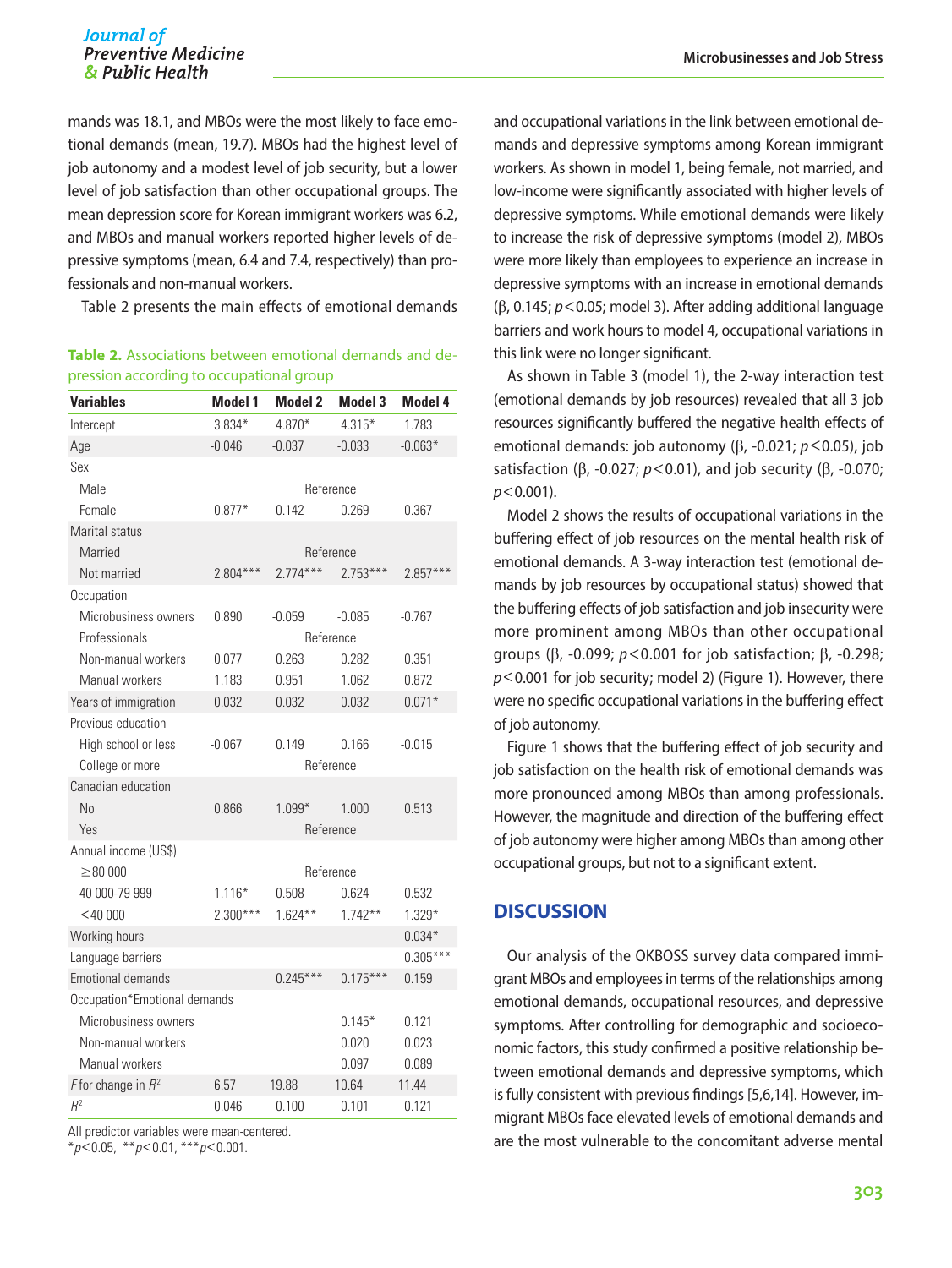#### **Table 3.** Associations among emotional demands, occupational resources, and depression according to occupational group

| <b>Variables</b><br><b>Model 1</b><br><b>Model 2</b><br><b>Model 1</b><br><b>Model 2</b><br><b>Model 1</b><br>1.716<br>$3.119*$<br>2.348<br>3.081<br>1.617<br>Intercept | <b>Model 2</b><br>2.659 |  |
|-------------------------------------------------------------------------------------------------------------------------------------------------------------------------|-------------------------|--|
|                                                                                                                                                                         |                         |  |
|                                                                                                                                                                         |                         |  |
| $-0.077**$<br>$-0.077**$<br>$-0.073*$<br>$-0.073*$<br>$-0.057*$<br>Age                                                                                                  | $-0.063*$               |  |
| Sex                                                                                                                                                                     |                         |  |
| Male<br>Reference<br>Reference<br>Reference                                                                                                                             |                         |  |
| Female<br>0.073<br>0.217<br>0.502<br>0.655<br>0.505                                                                                                                     | 0.624                   |  |
| Marital status                                                                                                                                                          |                         |  |
| Married<br>Reference<br>Reference<br>Reference                                                                                                                          |                         |  |
| $2.728***$<br>$2.678***$<br>$2.902***$<br>$2.780***$<br>2.898***<br>Not married                                                                                         | $2.850***$              |  |
| Years of immigration<br>$0.071*$<br>$0.062*$<br>$0.070*$<br>$0.064*$<br>$0.071*$                                                                                        | $0.069*$                |  |
| Previous education                                                                                                                                                      |                         |  |
| High school or less<br>$-0.163$<br>$-0.081$<br>$-0.011$<br>$-0.062$<br>$-0.210$                                                                                         | $-0.156$                |  |
| College or more<br>Reference<br>Reference<br>Reference                                                                                                                  |                         |  |
| Canadian education                                                                                                                                                      |                         |  |
| No<br>0.452<br>0.399<br>0.271<br>0.170<br>0.469                                                                                                                         | 0.494                   |  |
| Yes<br>Reference<br>Reference<br>Reference                                                                                                                              |                         |  |
| Annual income (US\$)                                                                                                                                                    |                         |  |
| $\geq 80000$<br>Reference<br>Reference<br>Reference                                                                                                                     |                         |  |
| 40 000-79 999<br>0.355<br>0.489<br>0.204<br>0.303<br>$-0.105$                                                                                                           | $-0.059$                |  |
| $<$ 40 000<br>$1.174*$<br>$1.295*$<br>0.989<br>$1.083*$<br>0.435                                                                                                        | 0.550                   |  |
| Occupation                                                                                                                                                              |                         |  |
| Microbusiness owners<br>$-0.349$<br>$-0.571$<br>$-2.254***$<br>$-1.718*$<br>$-0.809$                                                                                    | $-0.754$                |  |
| Reference<br>Reference<br>Professionals<br>Reference                                                                                                                    |                         |  |
| $-0.121$<br>$-0.143$<br>$-0.396$<br>0.073<br>$-0.001$<br>Non-manual workers                                                                                             | 0.154                   |  |
| $-0.377$<br>$-1.137$<br>$-0.622$<br>Manual workers<br>0.100<br>$-0.132$                                                                                                 | 0.046                   |  |
| $0.044**$<br>$0.033*$<br>$0.036*$<br>$0.034*$<br>Working hours<br>$0.041*$                                                                                              | $0.033*$                |  |
| $0.272***$<br>$0.257***$<br>$0.259***$<br>$0.239***$<br>$0.282***$<br>Language barriers                                                                                 | $0.228***$              |  |
| $0.221***$<br>$0.222***$<br>$0.168**$<br>$0.219***$<br>Emotional demands<br>0.026                                                                                       | $0.171***$              |  |
| $-0.363***$<br>$-0.728***$<br>$-0.592**$<br>$-1.563***$<br>$-0.229$<br>Job resources                                                                                    | $-1.081**$              |  |
| $-0.021*$<br>$-0.027**$<br>0.033<br>$-0.070***$<br>Emotional demands*Resources<br>$-0.004$                                                                              | $-0.010$                |  |
| Occupation*Emotional demands                                                                                                                                            |                         |  |
| $0.192*$<br>$0.189**$<br>Microbusiness owners                                                                                                                           | $-0.010$                |  |
| Non-manual workers<br>$-0.013$<br>$0.166*$                                                                                                                              | 0.109                   |  |
| $0.205***$<br>Manual workers<br>$-0.014$                                                                                                                                | 0.016                   |  |
| Occupation*Job resources                                                                                                                                                |                         |  |
| 0.047<br>0.012<br>Microbusiness owners                                                                                                                                  | $-0.103$                |  |
| Non-manual workers<br>$-0.146$<br>$-0.170$                                                                                                                              | 0.092                   |  |
| Manual workers<br>$-0.448$<br>$-0.189$                                                                                                                                  | $-0.760$                |  |
| Occupation*Demands*Resources                                                                                                                                            |                         |  |
| $-0.099***$<br>Microbusiness owners<br>$-0.057$                                                                                                                         | $-0.298***$             |  |
| Non-manual workers<br>$-0.014$<br>$-0.062$                                                                                                                              | 0.017                   |  |
| Manual workers<br>$-0.047$<br>$-0.034$                                                                                                                                  | 0.013                   |  |
| F for change in $R^2$<br>13.45<br>9.25<br>19.23<br>12.23<br>19.38                                                                                                       | 14.15                   |  |
| $\mathbb{R}^2$<br>0.134<br>0.138<br>0.185<br>0.179<br>0.186                                                                                                             | 0.203                   |  |

All predictor variables were mean-centered.

\**p*<0.05, \*\**p*<0.01, \*\*\**p*<0.001.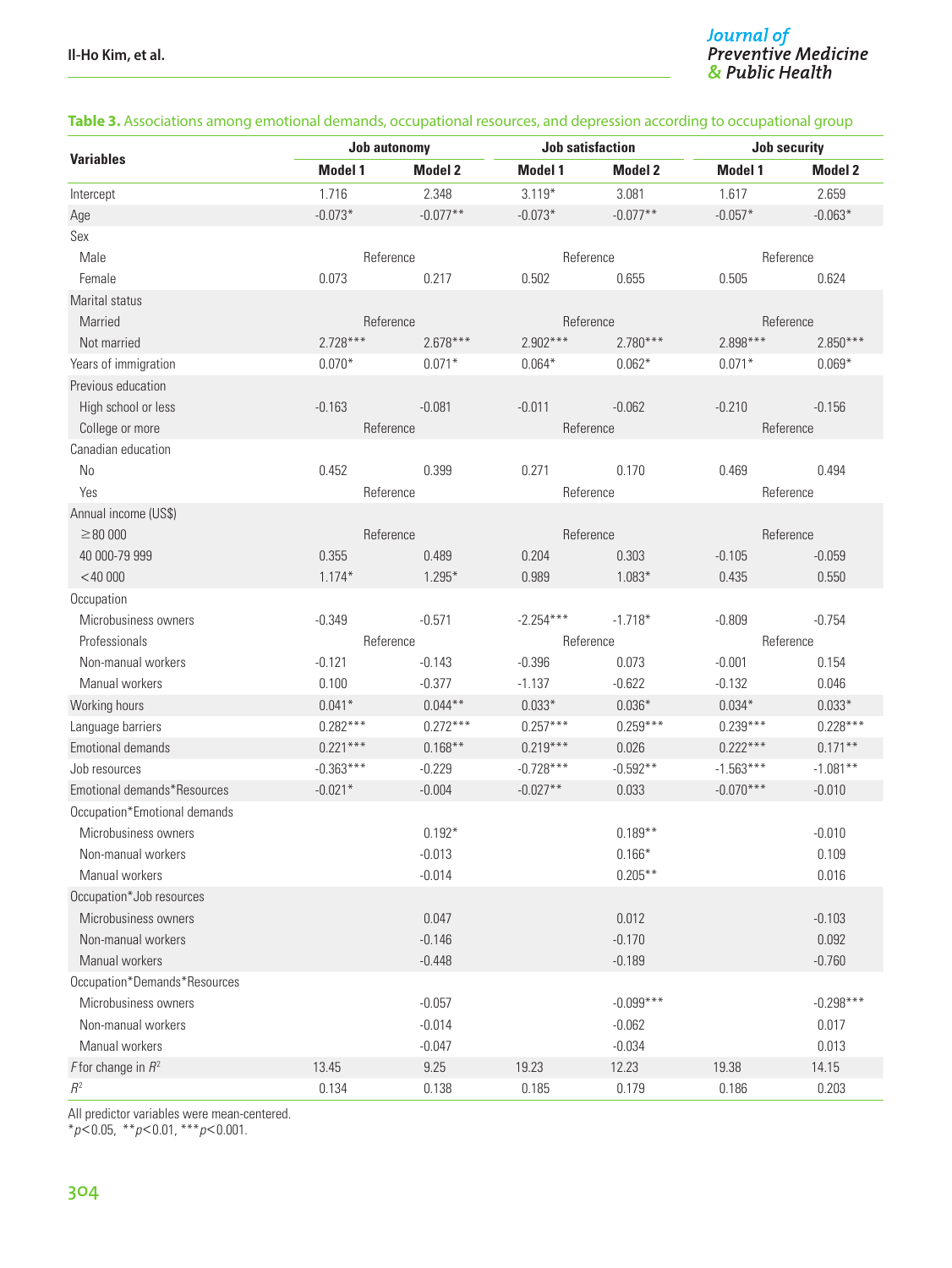

**Figure 1.** The moderating effect of job resources on the association between emotional demands and depressive symptoms (A) job autonomy, (B) job satisfaction, and (C) job security. The buffering effects of 3 types of occupational resources on the relationship between emotional demandss and depressive symptoms among professionals and MBOs. The other occupational groups such as non-manual and manual workers, which followed a pattern similar to that of the professional group, have been omitted. The low and high occupational resource effects are depicted with standard scores of 1 SD below (SD-1) and above (SD+1) the mean, respectively. MBOs, microbusiness owners; SD, standard deviation.

health problems among occupational groups [9,17]. Our study revealed that the substantially higher perception of emotional demands and accompanying greater health risk among immigrant MBOs stemmed from their difficult work environment, particularly their long working hours, and language-related challenges. In this study, MBOs reported working an average of 58.8 hours per week, while employees worked on average 40 hours per week. In North America, Korean immigrant MBOs are known to work the longest hours compared to immigrant employees and MBOs of other ethnicities [9,18]. In comparison to immigrant professionals and office workers, immigrant MBOs also appear to struggle more with language problems, reporting difficulties in completing tasks at work, interacting with others, and dealing with official documents. A qualitative study conducted in the USA illustrated that a lack of language proficiency elevated business-related stress and engendered psychological distress, while proper communication was an important asset in service businesses [19].

In line with the JD-R model, our findings show that all 3 types of occupational resources (autonomy, satisfaction, security) seemed to play a crucial role in buffering the negative effects of emotional demands on depressive symptoms among Korean-Canadian workers. This study's findings are in agreement with assumptions and empirical evidence from earlier studies on occupational distress [11,20]. Job resources such as autonomy, satisfaction, and security are closely related to motivation and can stimulate performance and increase productivity, which in turn can result in desired health outcomes, such as lower job accidents and greater well-being [21,22]. The self-determination theory also describes how job autonomy and job engagement mitigate the psychological toll of high job demands [11,23].

In this present study, however, the beneficial effects seemed to be significantly more pronounced for immigrant MBOs than employees. In particular, when MBOs felt a strong sense of job satisfaction and security, the effects of emotional demands on depressive symptoms were no longer significant (Figure 1). Despite experiencing the highest levels of emotional demands, when MBOs fulfill their financial goals and achieve security, they may be more likely than employees to improve their mental health and wellbeing [11,20]. Nonetheless, job autonomy was not enough to reduce the psychological impact of emotional demands for either immigrant MBOs or employees, even though MBOs appeared to enjoy the highest level of job autonomy. Similar findings were reported in a recent meta-analytic review of 106 studies [24], despite a substantial body of empirical research reporting a buffering role of job autonomy on the demand-health link [25]. Warr [26]'s vitamin theory of job resources is noteworthy: similar to the intoxication effect of an overdose of vitamins, high levels of job autonomy can cause a high risk of emotional exhaustion. It is highly plausible that employees with higher job autonomy may also feel burdened by their high responsibility or have difficulty with decision-making. Indeed, several empirical studies support this argument, suggesting an inverted Ushape pattern between job resources and health [3,12]. In our study, however, the buffering roles of job autonomy were trivial not only among professionals and MBOs with high autono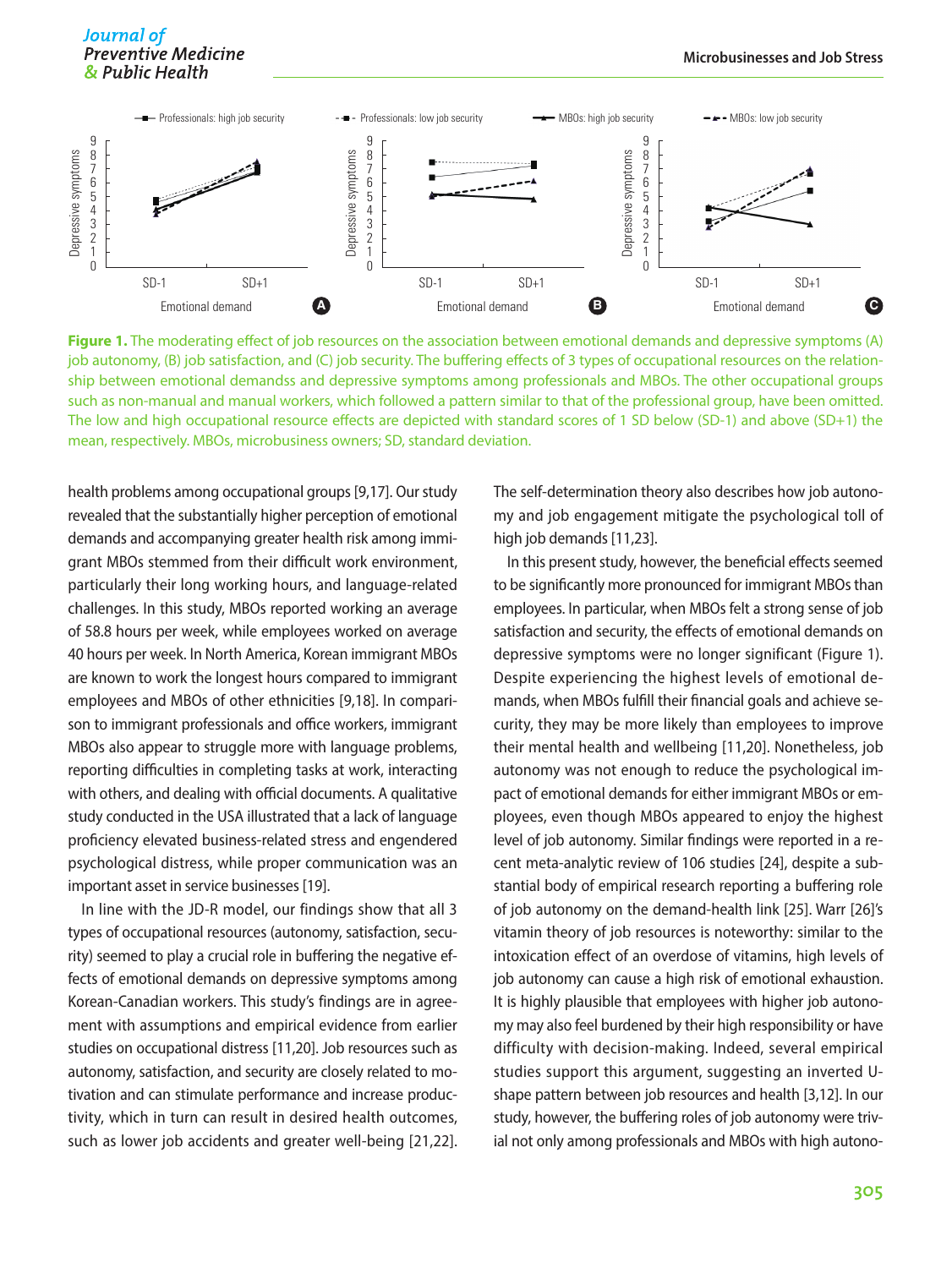my, but also among all employees, including non-manual and manual workers with low autonomy. The discrepancy across results indicates that the potential moderating effects of job resources can vary across occupations, working populations, and job environments.

The present study has several limitations. First, data were collected through convenience sampling targeting Korean Canadian immigrants, so it may not be possible to generalize the findings to the whole immigrant population in Canada. Second, the data on work characteristics such as emotional demands and job resources were collected by self-reporting, which may involve a reporting bias. However, the consistency of this study's findings according to the JD-R model suggests that the composite index may not be a major drawback in this study. Third, caution should be taken when interpreting the dimensionality of the 16-item CES-D. Despite its lack of diagnostic validity, this 16-item CES-D scale appears useful and valid in screening study participants for depressive symptoms for hypothesis-testing among certain Asian groups [27]. Finally, due to an inadequate sample size, we could not consider specific occupations that may suffer from high levels of emotional demands, to compare the health consequences of emotional demands among MBOs; instead occupational status was categorized into 4 broad occupational groups (MBOs and professional, non-manual, and manual employees). Nonetheless, this study provides unique findings comparing the work stressors and resources of MBOs to those of employees, whereas there is a significant volume of literature and empirical studies illustrating the link between job demands and their health consequences in a wide range of occupations.

In conclusion, our study shows that MBOs experienced greater emotional demands, and their adverse impact on mental health was more marked for MBOs than for employees. Notably, the highest risk of depressive symptoms from emotional demands among MBOs was attributable to their long working hours and high level of language difficulties. Even though emotional demands are a crucial factor harming the psychological health of MBOs, the effectiveness of job satisfaction and security in compensating for such negative health effects is greater among MBOs than employees.

## **CONFLICT OF INTEREST**

The authors have no conflicts of interest associated with the material presented in this paper.

## **ACKNOWLEDGEMENTS**

This research project was supported by the Canadian Institutes of Health Research in 2013.

## **AUTHOR CONTRIBUTIONS**

Conceptualization: IHK, SN. Data curation: IHK, SN. Funding acquisition: IHK, SN, KM. Formal analysis: IHK, CC. Methodology: IHK, CC. Writing - original draft: IHK. Writing - review & editing: IHK, SN, CC, KM.

## **ORCID**

Il-Ho Kim *https://orcid.org/0000-0002-6202-4353* Samuel Noh *https://orcid.org/0000-0001-6748-5223* Cyu-Chul Choi *https://orcid.org/0000-0002-9241-1653* Kwame McKenzie *https://orcid.org/0000-0001-6419-8130*

## **REFERENCES**

- 1. Schaufeli WB, Bakker AB. Job demands, job resources, and their relationship with burnout and engagement: a multi‐sample study. J Organ Behav 2004;25(3):293-315.
- 2. Centers for Disease Control and Prevention. National Institute for Occupational Safety and Health (NIOSH) publications and products: stress at work; 1999 [cited 2019 Jun 1]. Available from: https://www.cdc.gov/niosh/docs/99-101/default.html.
- 3. Bakker AB, Demerouti E, Euwema MC. Job resources buffer the impact of job demands on burnout. J Occup Health Psychol 2005;10(2):170-180.
- 4. Lewig KA, Dollard MF. Emotional dissonance, emotional exhaustion and job satisfaction in call centre workers. Eur J Work Organ Psychol 2003;12(4):366-392.
- 5. de Jonge J, Le Blanc PM, Peeters MC, Noordam H. Emotional job demands and the role of matching job resources: a crosssectional survey study among health care workers. Int J Nurs Stud 2008;45(10):1460-1469.
- 6. Kim IH, Noh S, Muntaner C. Emotional demands and the risks of depression among homecare workers in the USA. Int Arch Occup Environ Health 2013;86(6):635-644.
- 7. Zapf D, Vogt C, Seifert C, Mertini H, Isic A. Emotion work as a source of stress: the concept and development of an instrument. Eur J Work Organ Psychol 1999;8(3):371-400.
- 8. Parslow RA, Jorm AF, Christensen H, Rodgers B, Strazdins L,